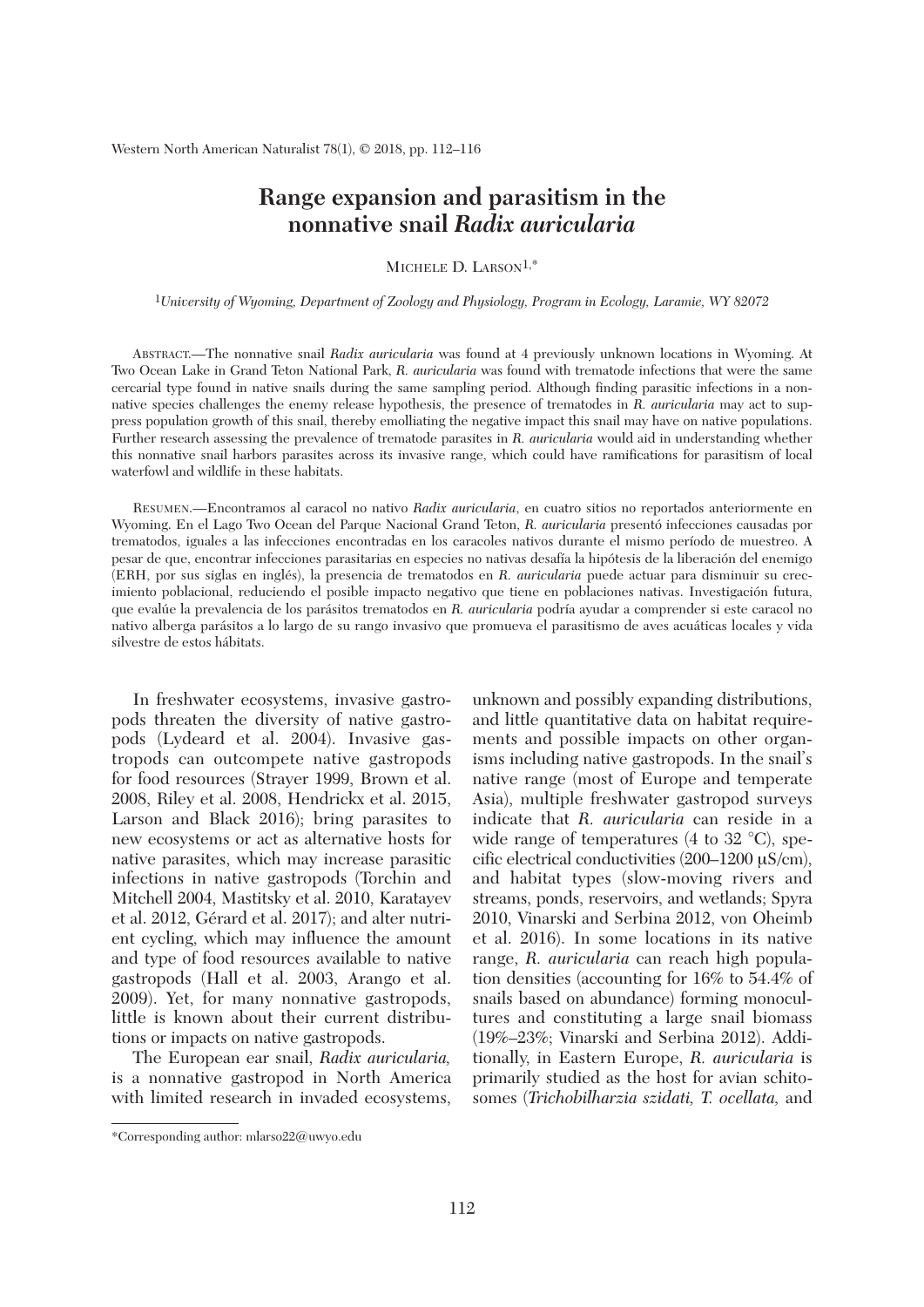

 Fig. 1. Current range of the invasive snail *Radix auricularia* in the United States. Range data obtained from the USGS Invasive Species Database (Kipp et al. 2017) are shown as solid black circles, while new locations in Wyoming are shown as open blue triangles.

*T. franki*) which can negatively influence native waterfowl populations (Kolarova et al. 1997, Zbikowska 2004).

 In North America, *R. auricularia* has been introduced across the United States to areas including the Hudson River area, the Great Lakes region, and at least 8 states (Colorado, Arizona, California, Idaho, Montana, New Mexico, Oregon, and Washington) in the western United States (Kipp et al. 2017). Yet, little research has been conducted on the distribution, habitat requirements, or possible negative impacts this nonnative snail may be having on native species. Here, I report the first occurrence of *R. auricularia* in Wyoming, as well as the first record of trematode parasites using this snail as a host in invaded ecosystems.

 I conducted aquatic gastropod sampling at locations in the Greater Yellowstone Ecosystem (Grand Teton National Park, Yellowstone National Park, and Teton County, WY; 43.8°N, 110.7°W) in the summers of 2014 and 2015. At each survey location, I collected native and invasive snails by hand or by using hand sieves (for a total of 2 h of sampling effort at each location). Using the same methods, I also collected snails from the Laramie River watershed (41.1°N, 106.0°W) in Albany County, Wyoming, in September 2015.

 All snails were identified to genus and examined for trematode infections. I conducted parasitological examinations of the snails by shedding and dissecting snails for trematode infections. To assay trematode prevalence (infection rate) in all snails, I placed individual snails in 30-mL cups containing 20 mL of filtered water under a 60-W lightbulb for 2 h. This method forces the release of the trematode larval stage (cercariae). Next, I dissected all infected snails under a dissecting microscope to confirm infection status and to assess the cercarial type of the trematodes. Trematodes were identified to cercarial type (the lowest possible taxonomic level for larval trematodes) using Schell (1970).

 I found 4 previously unrecorded (based on USGS introduced species map; Kipp et al. 2017) locations with populations of *R. auricularia* in Wyoming (Fig. 1). Three locations occurred in Grand Teton National Park (Two Ocean Lake, Oxbow Lake, and Third Creek), while the fourth population was found in the Big Laramie River near Jelm, Wyoming. At all 4 locations, *R. auricularia* was found at low population densities (about 1 snail/m2) in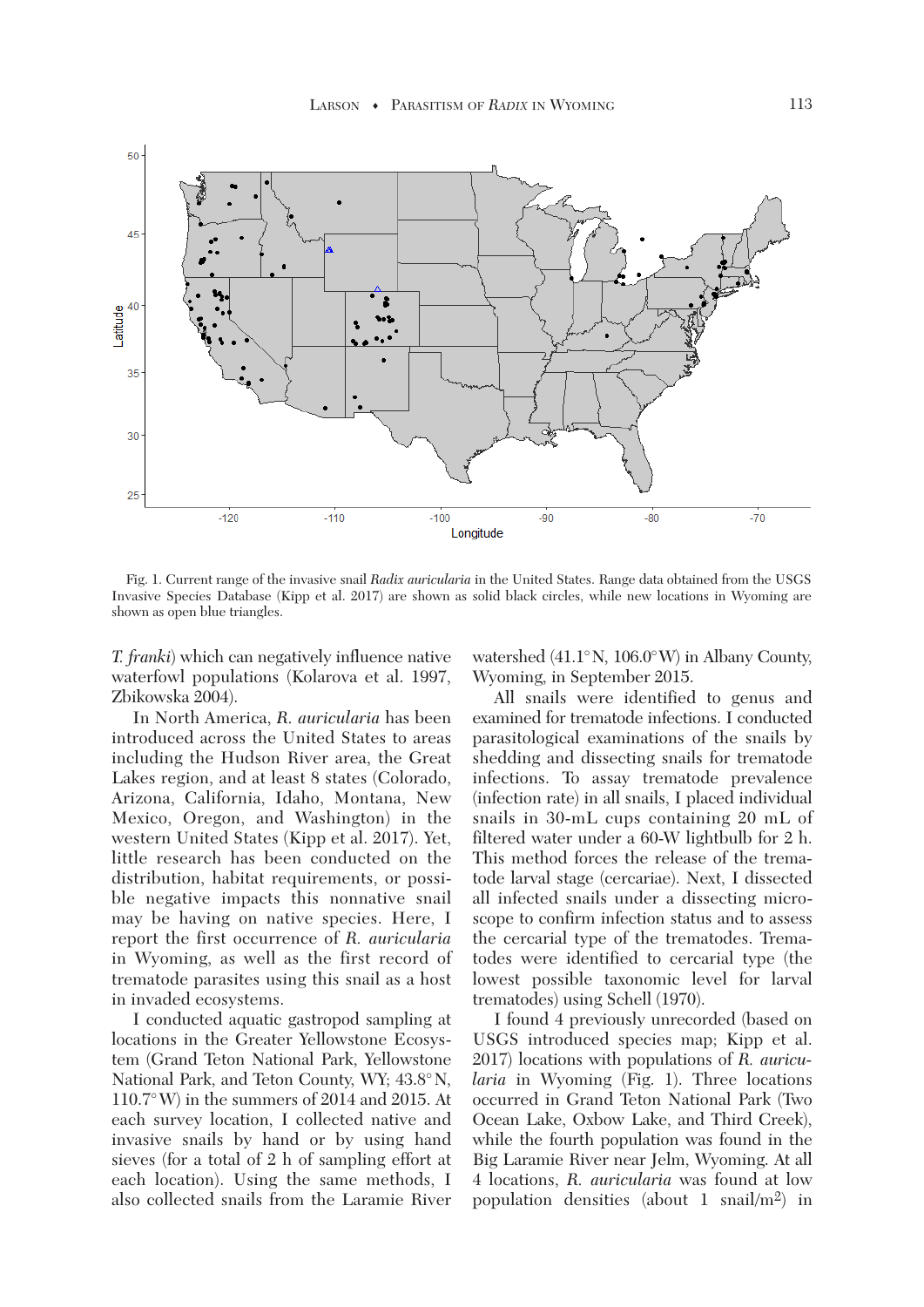| Year/location     | Snail species    | No. of snails<br>collected | No. of snails<br>infected | Prevalence of<br>trematode infections | Cercarial<br>type present <sup>a</sup> |
|-------------------|------------------|----------------------------|---------------------------|---------------------------------------|----------------------------------------|
| 2014              |                  |                            |                           |                                       |                                        |
| Oxbow Lake        | Lymnaea sp.      | 67                         | 6                         | $9.0\%$                               | <b>ECH</b>                             |
|                   | <i>Physa</i> sp. | 21                         | 3                         | 14.2%                                 | <b>FUR</b>                             |
|                   | R. auricularia   |                            | 0                         | $0.0\%$                               |                                        |
| Third Creek       | <i>Physa</i> sp. | 12                         |                           | 8.3%                                  | <b>ECH</b>                             |
|                   | R. auricularia   | 6                          | 0                         | $0.0\%$                               |                                        |
| Big Laramie River | R. auricularia   | 18                         | 0                         | $0.0\%$                               |                                        |
| 2015              |                  |                            |                           |                                       |                                        |
| Two Ocean Lake    | <i>Physa</i> sp. | 29                         | $\mathfrak{2}$            | 6.9%                                  | MONO: XIPH                             |
|                   | Planorbella sp.  | 5                          | $\mathfrak{2}$            | 40.0%                                 | <b>ECH</b>                             |
|                   | R. auricularia   | 10                         | 4                         | $40.0\%$                              | <b>MONO: ECH</b>                       |

 TABLE 1. Trematode prevalence and cercarial larval type found in different species of native snails and *Radix auricularia* at 4 locations in Wyoming. Cercarial larval type is the lowest taxonomic distinction for larval trematodes released from snails (Schell 1970).

aFour cercarial types were found in different snails at different locations and include echinostome cercaria (ECH), furcocercaria (FUR), monostome cercaria (MONO), and xiphidocercaria (XIPH). A dash indicates that no infected snails were found for that snail species at that location.

slow-moving or stagnant water and in association with mud substrate and macrophytes.

 I shed all *R. auricularia* specimens for parasites and found infections in 4 of 10 snails at Two Ocean Lake (Table 1). Infected snails harbored single infections of either echinostome or monostome cercaria. These 2 cercarial types were also found in the native snails, *Planorbella* sp. and *Physa* sp., during the same sampling period in Two Ocean Lake (Table 1). I did not find trematode infections in the 3 other populations of *R. auricularia* in Wyoming; however, the low sample sizes of *R. auricularia* (Table 1) at these locations makes determination of infection status unlikely unless the overall infection rate for the location is very high.

 I identified 4 previously unknown locations for *R. auricularia* which are the first reported occurrences of this nonnative snail in Wyoming. The continued spread of *R. auricularia* is troublesome due to the lack of research on this species in North America and the possible negative impacts this snail may have on native species. *Radix auricularia* has been shown to compete with native pond snails (*Lymnaea* sp.) in permanent lentic environments (Adam and Lewis 1992). Therefore, *R. auricularia* may reduce resources for native snails and other grazing macroinvertebrates if this nonnative snail reaches high population sizes (as occurs in its native range; Vinarski and Serbina 2012) in invaded ecosystems.

 My study also found the first recorded trematode infections in *R. auricularia* in North America. The prevalence of 40% in Two Ocean Lake is substantially higher than prevalence values reported in the snail's native range (<5%; Kolarova et al. 1997, Zbikowska 2004). This may be due in part to the small sample size  $(n = 10)$  but may also indicate that trematodes are selectively infecting *R. auricularia.* I found that *R. auricularia* was infected with 2 cercarial types that were also found in native snails (Table 1). This may suggest that *R. auricularia* is acting as a host for native trematodes; however, determining the origins of these parasites as native to Wyoming and using *R. auricularia* as a host, or native to Europe and brought to the United States inside *R. auricularia,* was not possible and would require genetic analysis of the trematodes to definitively state their origins. In either situation, the presence of an additional host for trematodes may have negative impacts for local waterfowl and wildlife because trematodes complete their life cycle in vertebrate hosts.

 The presence of trematodes in the Two Ocean Lake populations of *R. auricularia* is unexpected but may explain the low population densities of *R. auricularia* found in many locations. Finding introduced snails with trematode infections is rare (Adema et al. 2009, Ladd and Rogowski 2012, Harried et al. 2015) and this lack of parasites (which often castrate snail hosts thereby significantly reducing the snail's fitness; Baudoin 1975) is often stated as a reason for the invasion success of nonnative snails (via the enemy release hypothesis; Vilà et al. 2005, Davies 2009, Roy and Lawson-Handley 2012). My observations of infected *R. auricularia* in Two Ocean Lake does not negate the enemy release hypothesis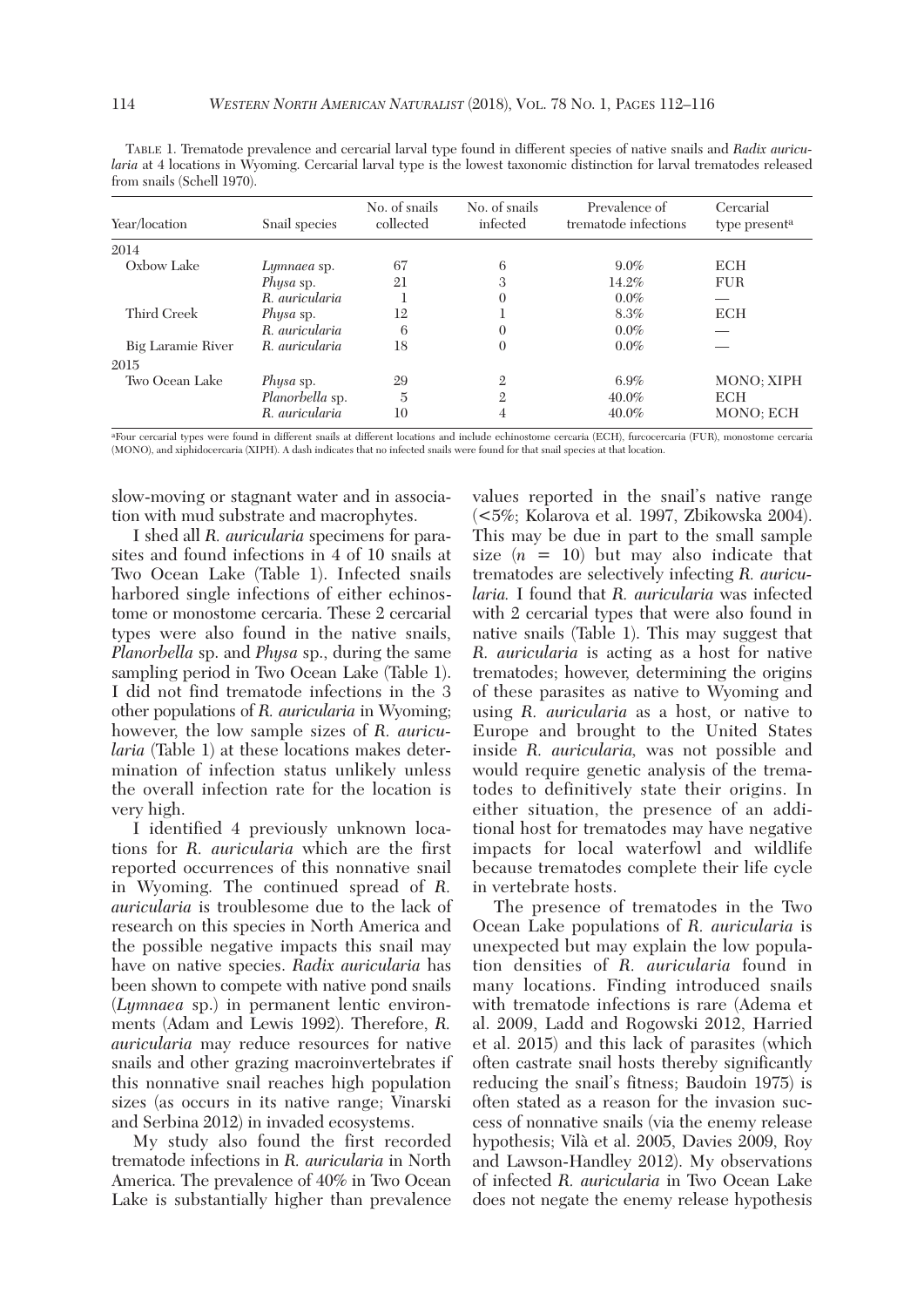for other invasive snail species but may explain why *R. auricularia* is often considered a nonnative species instead of an invasive species. If trematode infections in *R. auricularia* are common across the introduced range of this snail, the parasites may be suppressing *R. auricularia* populations to low enough levels to reduce or eliminate any negative impacts associated with this nonnative snail.

 The presence of *R. auricularia* in Wyoming shows an expansion of this nonnative snail's range, and the presence of trematode parasites in these snails may indicate a natural control method occurring in this nonnative species that may be reducing the impacts of this snail on native species. Additional research into the prevalence of trematode infections across the invasion range of this species will aid in assessing the importance of parasitism in controlling populations of *R. auricularia.*

## ACKNOWLEDGMENTS

 I thank D. Greenwood and K. Wise for assistance in collecting snails at field locations and aid in parasite processing. I am grateful to A. Krist for use of laboratory and field equipment and C. Adema for email conversations on identifying trematode cercarial types. I am also grateful to R. Walker and one anonymous reviewer for comments that improved this paper. I also thank my funding sources: The Meg and Bert Raynes Wildlife Fund and The Grant to Malacology from the Conchologists of America.

## LITERATURE CITED

- ADAM, M.E., AND J.W. LEWIS. 1992. The lack of co-existence between *Lymnaea peregra* and *Lymnaea auricularia* (Gastropoda: Pulmonata). Journal of Molluscan Studies 58:227–231.
- ADEMA, C.M., C.M. LUN, B. HANELT, AND R.S. SEVILLE. 2009. Digenean trematode infections of native freshwater snails and invasive *Potamopyrgus antipodarum* in the Grand Teton National Park/John D. Rockefeller Memorial Parkway area. Journal of Parasitology 95:224–227.
- ARANGO, C.P., L.A. RILEY, J.L. TANK, AND R.O. HALL JR. 2009. Herbivory by an invasive snail increases nitrogen fixation in a nitrogen-limited stream. Canadian Journal of Fisheries and Aquatic Science 66: 1309–1317.
- BAUDOIN, M. 1975. Host castration as a parasitic strategy. Evolution 29:335–352.
- BROWN, K.M., B. LANG, AND K.E. PEREZ. 2008. The conservation ecology of North American pleurocerid and hydrobiid gastropods. Journal of the North American Benthological Society 27:484–495.
- DAVIES, M.A. 2009. Invasion biology. Oxford University Press, Oxford, England.
- GÉRARD, C., O. MIURA, J. LORDA, T.H. CRIBB, M.J. NOLAN, AND R.F. HECHINGER. 2017. A native-range source for a persistent trematode parasite of the exotic New Zealand mud snail (*Potamopyrgus antipodarum*) in France. Hydrobiologia 785:115–126.
- HALL, R.O., JR., J.L. TANK, AND M.F. DYBDAHL. 2003. Exotic snails dominate nitrogen and carbon cycling in a highly productive stream. Frontiers in Ecology and the Environment 1:407–411.
- HARRIED, B., K. FISCHER, K.E. PEREZ, AND G.J. SANDLAND. 2015. Assessing infection patterns in Chinese mystery snails from Wisconsin, USA using field and laboratory approaches. Aquatic Invasions 10:169–175.
- HENDRICKX, J.P., R.G. CREESE, AND P.E. GRIBBEN. 2015. Impacts of a non-native gastropod with a limited distribution; less conspicuous invaders matter too. Marine Ecology Progress Series 537:151–162.
- KARATAYEV, A.Y., S.E. MASTITSKY, L.E. BURLAKOVA, V.A. KARATAYEV, M.M. HAJDUK, AND D.B. CONN. 2012. Exotic mollusks in the Great Lakes host epizootically important trematodes. Journal of Shellfish Research 31:885–894.
- KIPP, R.M., A.J. BENSON, J. LARSON, AND A. FUSARO. 2017. *Radix auricularia.* USGS Nonindigenous Aquatic Species Database, Gainesville, FL; [accessed 4 May 2017]. http://nas.er.usgs.gov/queries/factsheet.aspx? SpeciesID=1012
- KOLAROVA, L., P. HORAK, AND J. SITKO. 1997. Cercarial dermatitis in focus: schistosomes in the Czech Republic. Helminthologia 34:127–139.
- LADD, H.L.A., AND D.L. ROGOWSKI. 2012. Egg predation and parasite prevalence in the invasive freshwater snail, *Melanoides turberculata* (Muller, 1774) in a west Texas spring system. Aquatic Invasions 7: 287–290.
- LARSON, M.D., AND A.R. BLACK. 2016. Assessing interactions among native snails and the invasive New Zealand mud snail, *Potamopyrgus antipodarum,* using grazing experiments and stable isotope analysis. Hydrobiologia 763:147–159.
- LYDEARD, C., R.H. COWIE, W.F. PONDER, A.E. BOGAN, P. BOUCHET, S.A. CLARK, K.S. CUMMINGS, T.J. FREST, O. GARGOMINY, AND D.G. HERBERT, ET AL. 2004. The global decline of nonmarine mollusks. BioScience 54:321–330.
- MASTITSKY, S.E., A.Y. KARATAYEV, L.E. BURLAKOVA, AND D.P. MOLLOY. 2010. Parasites of exotic species in invaded areas: does lower diversity mean lower epizootic impacts? Diversity and Distributions 16:798–803.
- RILEY, L.A., M.F. DYBDAHL, AND R.O. HALL JR. 2008. Invasive species impact: asymmetric interactions between invasive and endemic freshwater snails. Journal of the North American Benthological Society 27:509–520.
- ROY, H.E., AND L.J. LAWSON-HANDLEY. 2012. Networking: a community approach to invaders and their parasites. Functional Ecology 26:1238–1248.
- SCHELL, S.C. 1970. How to know the trematodes. WMC Brown Company Publishers, Dubuque, IA.
- SPYRA, A. 2010. Environmental factors influencing the occurrence of freshwater snails in woodland water bodies. Biologia 65:697–703.
- STRAYER, D.L. 1999. Effects of alien species on freshwater mollusks in North America. Journal of the North American Benthological Society 18:74–98.